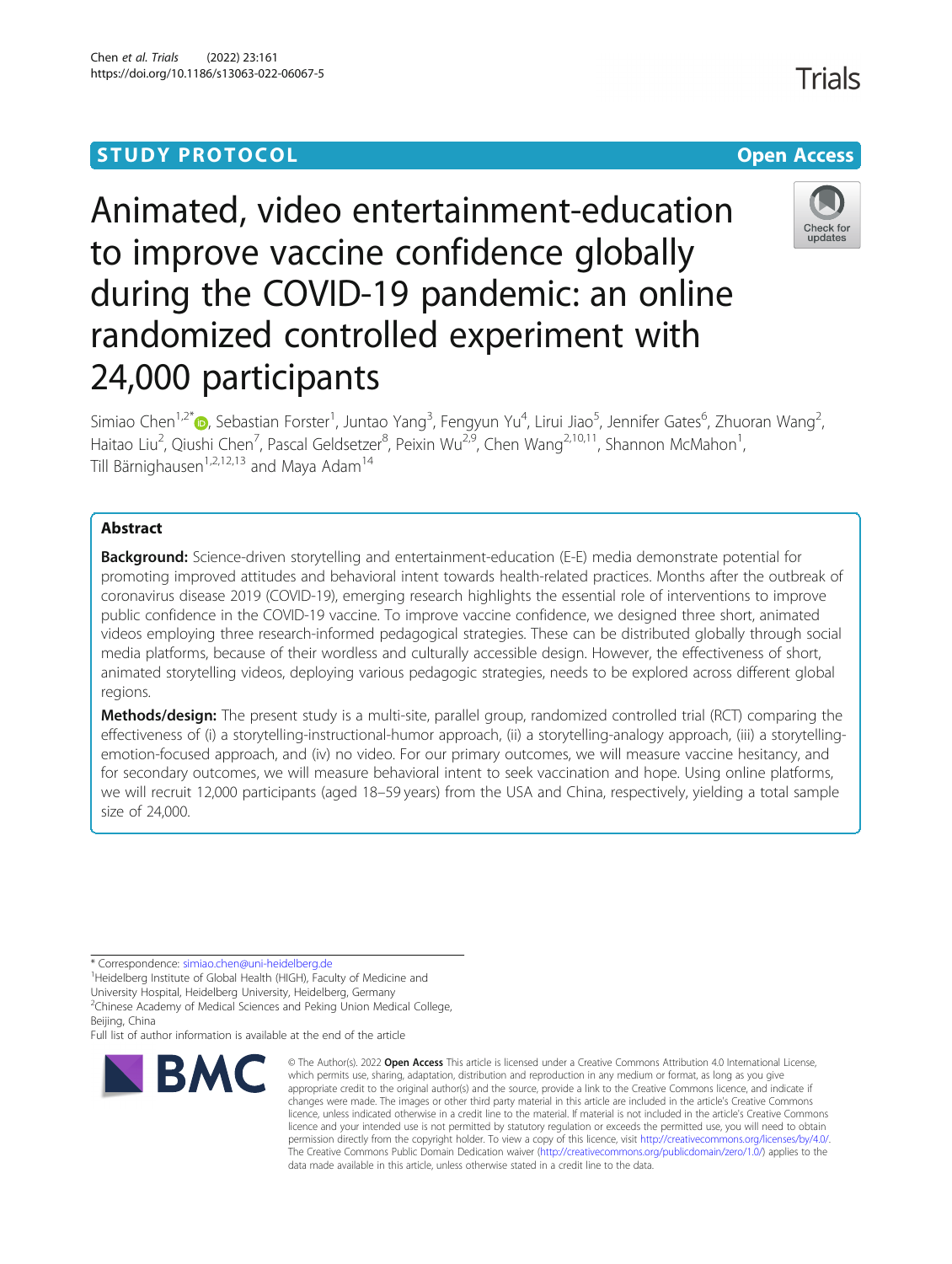Discussion: This trial uses innovative online technology, reliable randomization algorithms, validated survey instruments, and list experiments to establish the effectiveness of three short, animated videos employing various research-informed pedagogical strategies. Results will be used to scientifically support the broader distribution of these short, animated video as well as informing the design of future videos for rapid, global public health communication.

Trial registration: German Clinical Trials Register [DRKS #00023650.](https://www.drks.de/drks_web/navigate.do?navigationId=trial.HTML&TRIAL_ID=DRKS00023650) Date of registration: 2021/02/09.

Keywords: COVID-19, Rrandomized controlled trial, Vaccine hesitancy, Vaccine acceptance, Protocol, Hope, List experiment, Vaccine confidence

# Administrative information

| Title                                                    | Animated, video entertainment-<br>education to improve vaccine confi-<br>dence globally during the COVID-19<br>pandemic: an online randomized<br>controlled experiment with 24,000<br>participants                                                                                                                      |  |
|----------------------------------------------------------|-------------------------------------------------------------------------------------------------------------------------------------------------------------------------------------------------------------------------------------------------------------------------------------------------------------------------|--|
| <b>Trial registration</b>                                | DRKS #00023650                                                                                                                                                                                                                                                                                                          |  |
| <b>Funding</b>                                           | This study is funded by an Alexander<br>von Humboldt Foundation (Prize<br>recipient: Dr. Till Bärnighausen) and the<br>Sino-German Center for Research Pro-<br>motion (Project C-0048), which is<br>funded by the German Research Foun-<br>dation (DFG) and the National Natural<br>Science Foundation of China (NSFC). |  |
| Name and contact<br>information for the trial<br>sponsor | https://www.humboldt-foundation.de/<br>en/https://www.dfg.de/en/dfg_profile/<br>head_office/dfg_abroad/beijing/<br>index.html                                                                                                                                                                                           |  |
| Role of sponsor                                          | The funders will have no role in the<br>collection, management, analysis, and<br>interpretation of data; writing of the<br>report or submission decisions.                                                                                                                                                              |  |

#### Background and rationale

In the midst of the COVID-19 pandemic, research highlights the critical role of interventions to increase vaccine confidence, even before vaccines for COVID-19 become universally available [\[1](#page-8-0), [2](#page-8-0)]. The WHO has dubbed vaccine hesitancy one of the greatest threats to global health [[3](#page-8-0)], yet we are lacking interventions that effectively promote vaccine confidence in ways that are accessible and globally scalable. Many existing interventions have focused on providing information in the form of scientific data, using a didactic approach. This strategy has proven ineffective for key target audiences [\[4](#page-8-0)].

Designing effective interventions for a broad range of target audiences has become even more important during the COVID-19 pandemic as misinformation has spread rapidly around the world. Negative claims about vaccines often appeal to the emotions of the target audiences, eliciting vaccine doubt and hesitancy. This observation—that emotion-focused messages resonate and affect health behaviors  $[4, 5]$  $[4, 5]$  $[4, 5]$ —can also potentially be

used to the advantage of health communicators. Research suggests that activating positive emotions, like hope and altruism, can actually bolster vaccine education interventions [[5\]](#page-8-0).

Other promising pedagogical strategies, including the use of instructional humor [\[6\]](#page-8-0), analogies [\[7](#page-8-0), [8](#page-8-0)], and storytelling, could also be leveraged to promote vaccine confidence, and researchers have advocated for a transdisciplinary approach to successful health communication on vaccines [[4\]](#page-8-0). By integrating different fields of expertise, including those outside of academia like entertainment and marketing—we may be able to design more effective vaccine promotion interventions. Animated E-E videos, developed using transdisciplinary approaches, could be an especially effective method for distributing evidence-based health messages globally through social media platforms [[9,](#page-8-0) [10\]](#page-8-0).

To improve vaccine confidence, we designed three videos, employing three research-informed pedagogical strategies: (i) a storytelling-instructional-humor approach (ii) a storytelling-analogy approach (iii) a storytelling-emotion-focused approach.

The first prototype video was released on Stanford Medicine's YouTube channel ([https://youtu.be/Ut\\_6](https://youtu.be/Ut_6GInouYg) [GInouYg](https://youtu.be/Ut_6GInouYg)) on October 19th, 2020, and was viewed 27,290 times within the first 3 weeks. This video belongs to [a](https://www.youtube.com/playlist?list=PLVKEERwuGN0_HNss3Jqv2_HEsCB6yPSQy) [collection of science-driven, storytelling COVID-19 ani](https://www.youtube.com/playlist?list=PLVKEERwuGN0_HNss3Jqv2_HEsCB6yPSQy)[mations](https://www.youtube.com/playlist?list=PLVKEERwuGN0_HNss3Jqv2_HEsCB6yPSQy) that have already reached several million viewers globally. Because all of the videos contain no spoken words, these interventions can be rapidly distributed to global audiences without translation. Video interventions could play an important role in broadly disseminating health information during the COVID-19 pandemic, but there is a need to evaluate the efficacy of such interventions for improving vaccine confidence.

A secondary aim of the intervention videos is to convey hope, a measurable parameter that research suggests is related to improved health, psychosocial, and academic outcomes [\[11](#page-8-0)]. Recent research even suggests that leveraging positive emotions, including hope, may be leveraged as part of COVID-19 vaccine education interventions [\[5](#page-8-0)]. Hope has been defined as the perceived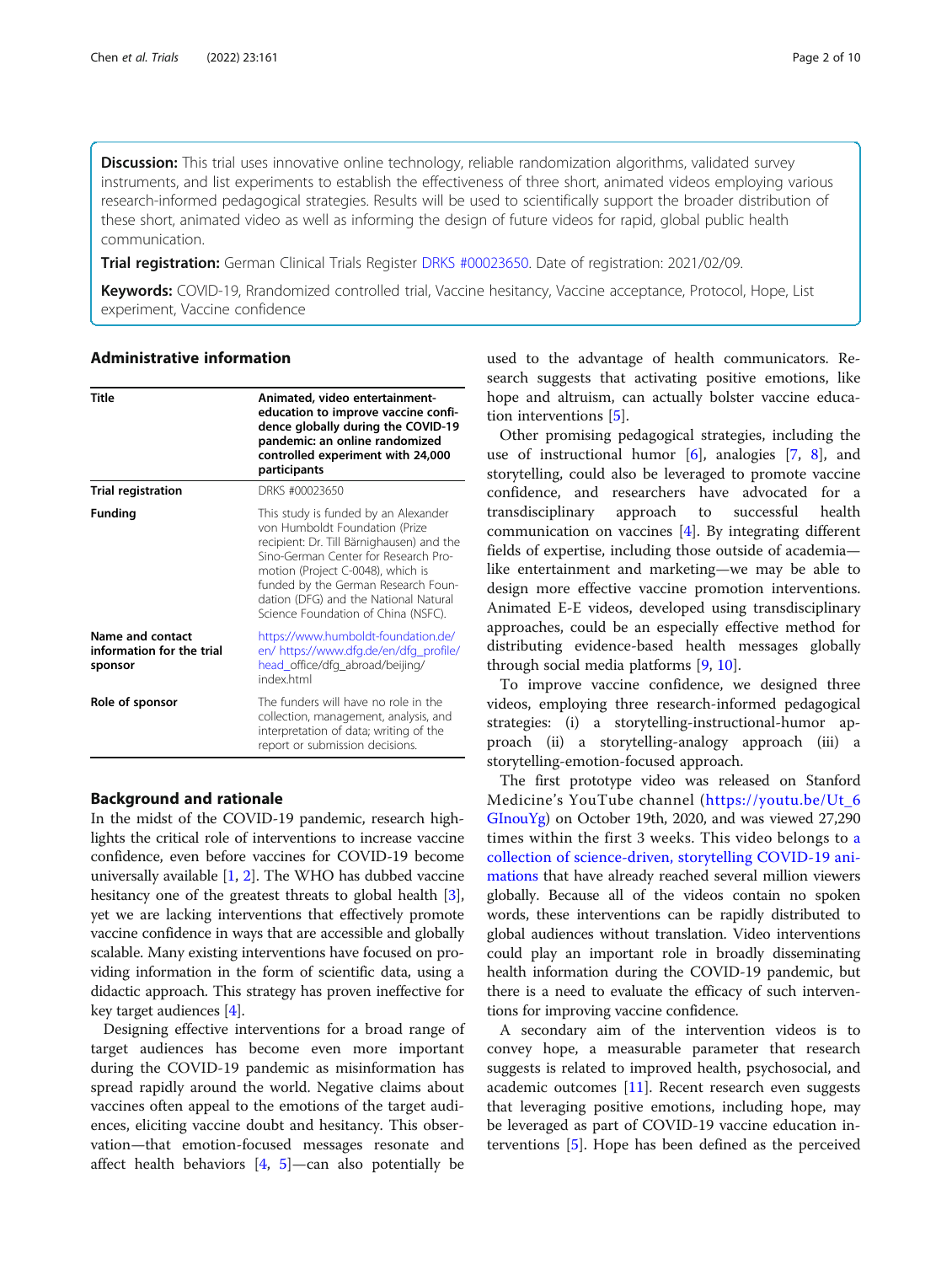capacity to build pathways towards our goals and motivate ourselves to use those pathways. Hope theory proposed by Snyder [[11\]](#page-8-0) has been likened to the theories of optimism, self-efficacy, and self-esteem. Especially during the COVID-19 pandemic, a period characterized by widespread emotional distress [[12](#page-8-0)], bolstering hope could have meaningful positive effects on the mental health of the global public.

The aim of this study is to systematically evaluate the efficacy of animated, short video interventions, with different pedagogical approaches, for (a) reducing vaccine hesitancy, (b) increasing behavioral intent to get vaccinated, and (c) increasing hope. Here, we propose an online experiment in which the video intervention and a survey will be randomly ordered and assigned to 24,000 participants between the age of 18 and 59, living in China or the USA. These two countries represent a considerable population in the world, which are culturally different from the other and have also managed the pandemic in significantly different ways [[13\]](#page-8-0). Results will be used to scientifically support the ongoing distribution of these interventions as well as optimizing the design of future animated, E-E videos for public health communication.

# **Objective**

Our study aims to achieve the following objectives. To:

- 1. Establish the effectiveness of each of the intervention videos in reducing COVID-19 vaccine hesitancy (primary objective).
- 2. Establish the effectiveness of each of the intervention videos in increasing behavioral intent towards COVID-19 vaccination.
- 3. Establish the effectiveness of each of the intervention videos in increasing participants' level of hope.

# Methods: participants, interventions, and outcomes

# Study setting

This trial will be conducted online, using the SPIRIT reporting guidelines [\[14](#page-9-0)]. For the United States, we will use the research platform created and managed by Prolific Academic Ltd (ProA: <https://www.prolific.co/>) to recruit participants and an online web platform Gorilla ([www.gorilla.sc](http://www.gorilla.sc)) to host and deploy our study; for China, we will use Kurundata, which recruits members in a variety of ways, including through its own platform ([https://www.kurundata.com/\)](https://www.kurundata.com/), partnerships with other websites, and encouraging registered members to recruit new members through the popular mobile application WeChat ([Appendix S1](#page-8-0)).

### Trial design

Our study is a multi-site, parallel group, randomized controlled trial (RCT) comparing the effectiveness of each of the short intervention videos with each other and with no video (the control condition). Via the online research platforms, participants will be randomly assigned to four intervention arms (Video A: storytelling-instructional-humor approach, Video B: storytelling-analogy approach, Video C: storytellingemotion-driven approach) and a control arm (no video). Participants will be randomized at a 1:1:1:1 ratio (Fig. [1](#page-3-0)). In each trial arm, there is a questionnaire survey, arranged in the following order. Intervention arm a: participants will receive the storytelling-instructional-humor video, followed by the survey. Intervention arm b: participants will receive the storytelling-analogy video, followed by the survey. *Intervention arm c*: participants will receive the storytelling-emotion-focused video, followed by the survey. Control arm: participants will first receive the survey. After survey responses are submitted, participants in the control arm will be given access to the video interventions arranged in a single loop (to ensure post-trial access to treatment).

#### Eligibility criteria

To be eligible, participants must be between the age of 18 and 59, living in China or the USA. Since this video is wordless and culturally inclusive, therefore accessible to participants of all language and cultural groups. The English questionnaire will be translated into Chinese, so participants from the USA must have reading competency in English, and participants from China must have reading competency in Chinese to complete the trial questionnaire. Those who do not sign the consent form or drop out will be excluded from the data analysis.

#### Ethical approval

Ethics approval was obtained from the Stanford University IRB on January 12th, 2021, protocol #59503, and from the Chinese Academy of Medical Sciences & Peking Union Medical College IRB on March 10th, 2021.

# Who will obtain informed consent?

Participants must preview an information and consent form before they can begin the survey. The form explains the purpose of the study, the risks and benefits of the research, and how to contact the study investigators (or the Stanford University ethics review board). By clicking the link, participants consent to participate in our study and will be redirected to the Gorilla or Kurundata platform, where additional information is given. Participants can exercise their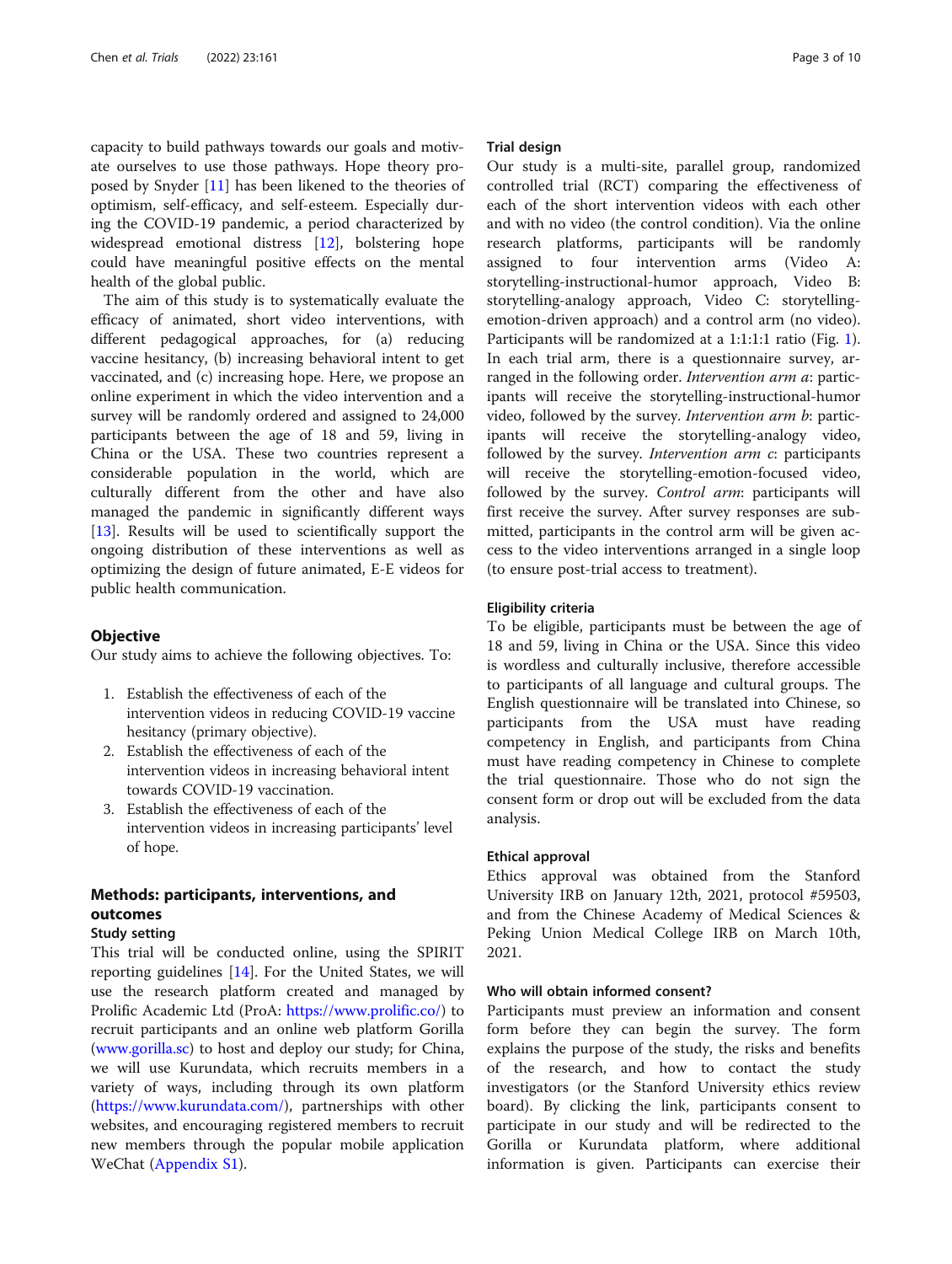<span id="page-3-0"></span>

freedom to participate (or decline participation) at recruitment or at any point during the study.

# Criteria for discontinuing or modifying allocated interventions

Since this is a minimal risk study of an online educational video intervention, we do not anticipate needing to discontinue or modify the allocated interventions during the course of the study. Participants can withdraw from the study at any time and participants will not be compensated for incomplete surveys. Those participants who choose not to sign the consent form or fail to complete the experiment in its entirety will be excluded from the data analysis.

# Interventions

# Intervention description

The video interventions are a short (2–3-min) animated E-E videos about vaccines. All videos use a storytelling approach, but each video differs slightly in its pedagogical approach. Intervention arm a will view a video that uses a storytelling-instructional-humor approach. Intervention arm b will view a video that uses a storytelling-analogy approach and intervention arm c will view a video that uses a storytelling-emotion-focused approach. The videos were developed with input from advisors at the Immunization Action Coalition, Vaccinate Your Family (formerly, Every Child by Two), the Stanford University Pediatrics Dept. Division of Infectious Diseases, the Icahn School of Medicine, the University of Texas Rio Grande Valley School of Medicine, and the Heidelberg Institute of Global Health. The video interventions have no words, speech, or text, but incorporate soundtracks consisting of music and sound

effects. The videos demonstrate how COVID-19 has impacted lives around the world and how a vaccine could catalyze a partial return to pre-pandemic lifestyles. The videos are designed for universal reach and optimized for release on social media. The interventions can be viewed at the links below in countries that allow access to YouTube:

Video A: <https://youtu.be/ap8xpyREaTc> Video B: <https://youtu.be/fYYBJ0d6gl0> Video C: <https://youtu.be/WH5KUhGtfa8>

# Explanation for the choice of comparators

The comparators are similar-length E-E videos, all animated in the same styles by the same animator. They all convey the same message (i.e., vaccines work) using a storytelling approach, without the use of spoken or written language. Each intervention arm video uses a slightly different pedagogical approach. The control arm receives no video intervention. Comparing the intervention arms a, b and c with the control arm will allow us to quantify the effect of each intervention on the primary and secondary outcomes. Comparing *intervention arms*  $a$ ,  $b$  and  $c$  with each other will allow us to explore the differential effect of these pedagogical approaches on the primary and secondary outcomes. We will use list experiments, also referred to as the unmatched count technique [\[15](#page-9-0)], to eliminate social desirability bias regarding vaccine-seeking behavioral intent. For the list experiments, we will use the control list as the comparator.

# Outcomes

# Primary outcome measures

Our primary outcome is vaccine hesitancy (including COVID-19 vaccine hesitancy). We will ask participants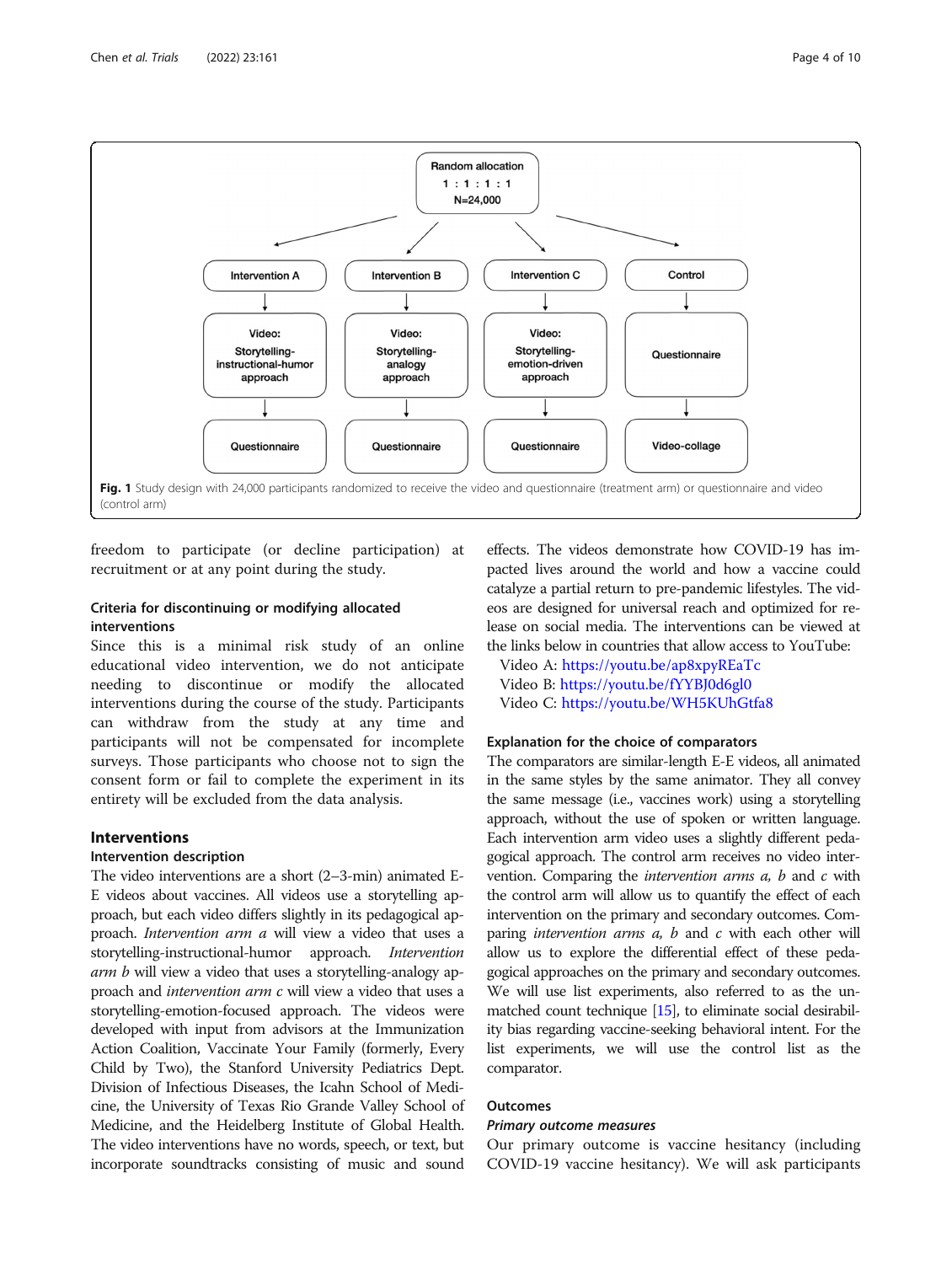how much they agree or disagree with statements related to perceived vaccine safety as well as their attitudes, preferences, beliefs, and hesitancies regarding regular vaccines and the COVID-19 vaccine, respectively [\[16](#page-9-0)]. In the statistical analysis process, we will use nine questions to measure the degree of vaccine hesitancy in general and seven questions to measure the COVID-19 vaccine hesitancy specifically. Then we will normalize the final score to a range of 1–5 for both measures for comparison, which higher scores indicate higher degrees of vaccine hesitancy. These questions are shown in Table 1 and the data elicited from this survey will enable us to achieve objective 1.

#### Secondary outcome measures

Our secondary outcomes include participants' behavioral intent to get vaccinated as well as participants' level of hope. In order to reduce the social desirability bias often associated with direct questioning about sensitive items [[15\]](#page-9-0), we will use the unmatched count or list randomization approach to devise a series of list experiments [[17\]](#page-9-0). Four list experiments will be used, as shown in Table [2](#page-5-0). For each experiment, the control group will receive a list of three items. Participants are asked how many items they are likely to do in the coming months without stating which ones they chose. The treatment group will get the identical item lists but with one additional "sensitive" item relating to their

behavioral intent to get vaccinated or encourage their loved ones to do so. For example, imagining that the control group select 1 out of the 3 items on average while the treatment group select 1.3 out of the 4 items, with the assumption that the average acceptance of these two cohorts is the same, we can conclude that the prevalence of participants who would get vaccinated against COVID-19, is 20%. We have designed the list of experiments in accordance with published best practices [[17](#page-9-0)], and these data will be used to assess objective 2.

Second, we will assess participants' level of hope using the Adult Hope Scale [\[18](#page-9-0)], a 12-item scale measuring participants' level of hope (Table [3\)](#page-5-0). The Adult Hope Scale is comprised of two subscales relating to Snyder's cognitive model of hope: (1) Agency (goal-directed energy) and (2) Pathways (planning to accomplish goals) [[11\]](#page-8-0). The 12 items include 4 Agency items, 4 Pathways items, and 4 distractors. Participants are asked to respond using an 8-point Likert-type scale ranging from Definitely False to Definitely True. As recommended in the literature, we will refer to the scale as "The Future Scale" within the survey experiment.

We also aim to measure the difference of the outcomes above between the three intervention arms a (storytelling-instructional-humor),  $b$  (storytellinganalogy), and  $c$  (storytelling emotion-focused). These data will be used to assess objective 3.

Table 1 The (COVID-19) vaccine hesitancy items

| Vaccine hesitancy                                                                       | <b>COVID-19 vaccine hesitancy</b>                                                                             |  |
|-----------------------------------------------------------------------------------------|---------------------------------------------------------------------------------------------------------------|--|
| L1. Vaccines are important for my health                                                | L1. COVID-19 vaccines are important for my health                                                             |  |
| L2. Vaccines are effective                                                              | L2. COVID-19 vaccines are effective                                                                           |  |
| L3. Having myself vaccinated is important for the health of others<br>in my community   | L3. Having myself vaccinated with a COVID19 vaccine is important for the health<br>of others in my community  |  |
| L4. All vaccines offered by the government programme in my<br>community are beneficial. | L4. All COVID-19 vaccines offered by the government program in my community<br>are beneficial                 |  |
| L5. New vaccines carry more risks than older vaccines                                   | L5. COVID-19 vaccines from other countries carry more risks than vaccines from<br>my country                  |  |
| L6. I trust the information I receive about shots                                       | L6. The information I receive about COVID-19 vaccines from the vaccine program<br>is reliable and trustworthy |  |
| L7. Getting vaccines is a good way to protect myself from disease                       | L7. Getting COVID-19 vaccines is a good way to protect myself from COVID-19                                   |  |
| L8. I am able to openly discuss my concerns about shots with my<br>doctor               | L8. Generally, I do what my doctor or health care provider recommends about<br>COVID-19 vaccines for myself   |  |
| L9. I am concerned about serious adverse effects of vaccines                            | L9. I am concerned about serious adverse effects of COVID-19 vaccines                                         |  |
| L10. People do not need vaccines for diseases that are not<br>common anymore            | L10. I do not need COVID-19 vaccines if it's not a pandemic anymore                                           |  |
| L11. I believe that many of the illnesses shots prevent are severe                      | L11. I am concerned that COVID-19 vaccines might not prevent the disease                                      |  |
| L12. It is better to get fewer vaccines at the same time                                | L12. I am concerned that COVID-19 vaccines might not be safe                                                  |  |
| L13. People get more shots than are good for them                                       |                                                                                                               |  |
| L14. It is better to develop immunity by getting sick than to get a<br>shot             |                                                                                                               |  |

\*Note: the survey tool was designed based on [\[16\]](#page-9-0), which requires the level of agreement from "strongly disagree" to "strongly agree"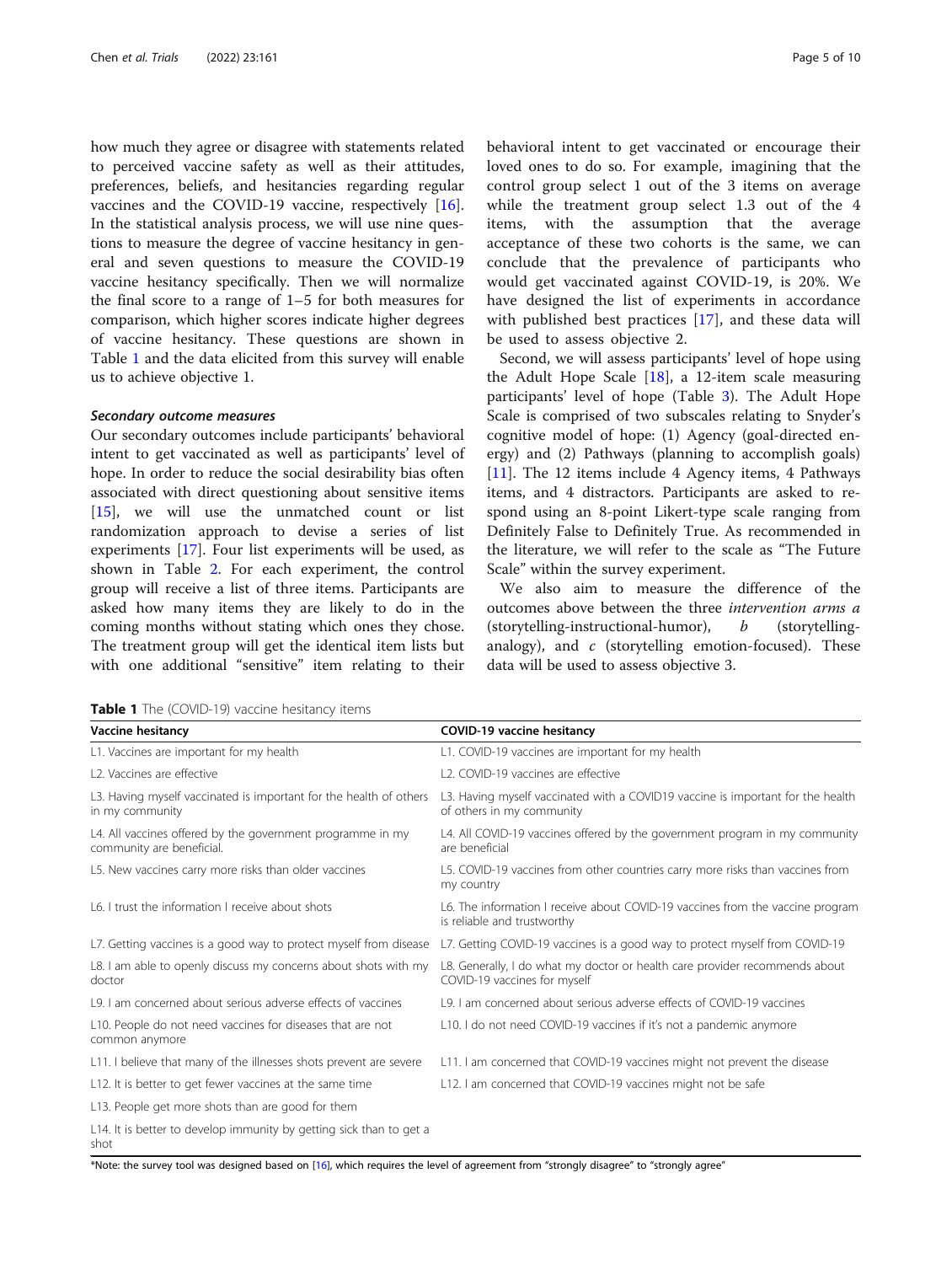## <span id="page-5-0"></span>Table 2 List experiments in the trial

#### List 1: COVID vaccine—self uptake

1. Brush my teeth at least twice daily

2. Begin learning a new language

3. Smoke cigarettes or vape

4. Get vaccinated against COVID-19 when the vaccine is available for  $me$ 

### List 2: COVID vaccine—recommendation

1. Recommend a show or movie to my friend

2. Encourage a friend to seek routine dental care

3. Allow a friend to drive home even though I think they may have had too much to drink

4. Encourage a friend or family member to get vaccinated against COVID-19 when the vaccine is available for them<sup>\*</sup>

#### List 3: routine vaccine—self uptake

1. Wash my hands before eating

2. Take up a new sport

3. Have unprotected sex with someone who is not my long-term partner

4. Get a routine vaccine (for example, flu vaccine, tetanus booster shots, hepatitis B vaccine) if the doctor recommends it

#### List 4: routine vaccine—recommendation

1. Try to get my family to eat more fruits and vegetables

2. Perform a routine check of the batteries in our smoke detectors

3. Encourage a friend to get a tattoo or body piercing

4. Encourage a friend or family member to get a routine vaccine (for example, flu vaccine, tetanus booster shots, hepatitis B vaccine) if the doctor recommends it<sup>\*</sup>

Note: In each trial arm, both groups will receive four lists. For each list, the control group will get the first three items only; the treatment group will receive the three items and the fourth sensitive item, indicated by an asterisk (\*). Each list experiment will be preceded by the question: "In the coming 3 months, how many of the following things are you likely to do? I do not need to know which of these things you are likely to do, just how many."

#### Sample size

To calculate the sample size needed for pairwise comparison between three groups, we used a one-way analysis of variance (ANOVA). The formula is as follows.

$$
n_A = \left(\sigma_A^2 + \frac{\sigma_B^2}{\kappa}\right) \left(\frac{Z_{1-\frac{\alpha}{\tau}} + Z_{1-\beta}}{\mu_A - \mu_B}\right)^2
$$

where  $\kappa$ , the matching ratio, is equal to 1 in our study;  $\mu_A$  and  $\mu_B$  are the means of group A and group B;  $\sigma_A$ and  $\sigma_B$  are the standard deviations;  $\alpha = 0.05$  and  $\beta = 0.2$ are the type-I and type-II error, respectively; Z is the quantile function; and  $\tau = 2$  is the number of comparisons to be made. For vaccine hesitancy (and COVID-19 vaccine hesitancy), we assume that the means of two arms are 2.00 and 2.01, which represents the level of vaccine acceptance of this arm (1 means total acceptance and 5 means complete refusal), the standard deviations are the same, 0.10. To detect a difference of 0.01 between the vaccine hesitancy between arms, we can calculate the total minimal sample size is  $n_A = n_B = n_C = n_D =$ 1570, so the  $N = 6280$ . To test the sensitivity of the result, we can change our assumption and increase the standard deviation to 0.12, i.e.,  $\sigma_A = \sigma_B = 0.12$ . Then we have  $n_A = n_B = n_C = n_D = 2260$  and  $N = 9040$ . To achieve a higher level of accuracy, we will recruit 12,000 participants in each country for this study.

#### Recruitment and implementation

We will recruit participants from the ProA and Kurundata platforms. Study participants will be compensated \$1.30 for completing the survey at ProA and 5 RMB at Kurundata. ProA or Kurundata will make the reward payment to study participants. To complete

| <b>Table 3</b> The future scale |
|---------------------------------|
|                                 |

| Items                                                                               | Response                |
|-------------------------------------------------------------------------------------|-------------------------|
| 11. I can think of many ways to get out of a jam.                                   | $1. =$ Definitely false |
| 12. I energetically pursue my goals.                                                | $2 =$ Mostly false      |
| 13. I feel tired most of the time.                                                  | $3. =$ Somewhat false   |
| 14. There are lots of ways around any problem.                                      | $4 =$ Slightly false    |
| 15. I am easily downed in an argument.                                              | $5. =$ Slightly true    |
| 16. I can think of many ways to get the things in life that are important to me.    | $6. =$ Somewhat true    |
| 17. I worry about my health.                                                        | $7 =$ Mostly true       |
| 18. Even when others get discouraged, I know I can find a way to solve the problem. | $8. =$ Definitely true  |
| 19. My past experiences have prepared me well for my future.                        |                         |
| 110. I've been pretty successful in life.                                           |                         |
| 111. I usually find myself worrying about something.                                |                         |

I12. I meet the goals that I set for myself.

Note: Items 2, 9, 10, and 12 make up the agency subscale. Items 1, 4, 6, and 8 make up the pathway subscale. Researchers can either examine results at the subscale level or combine the two subscales to create a total hope score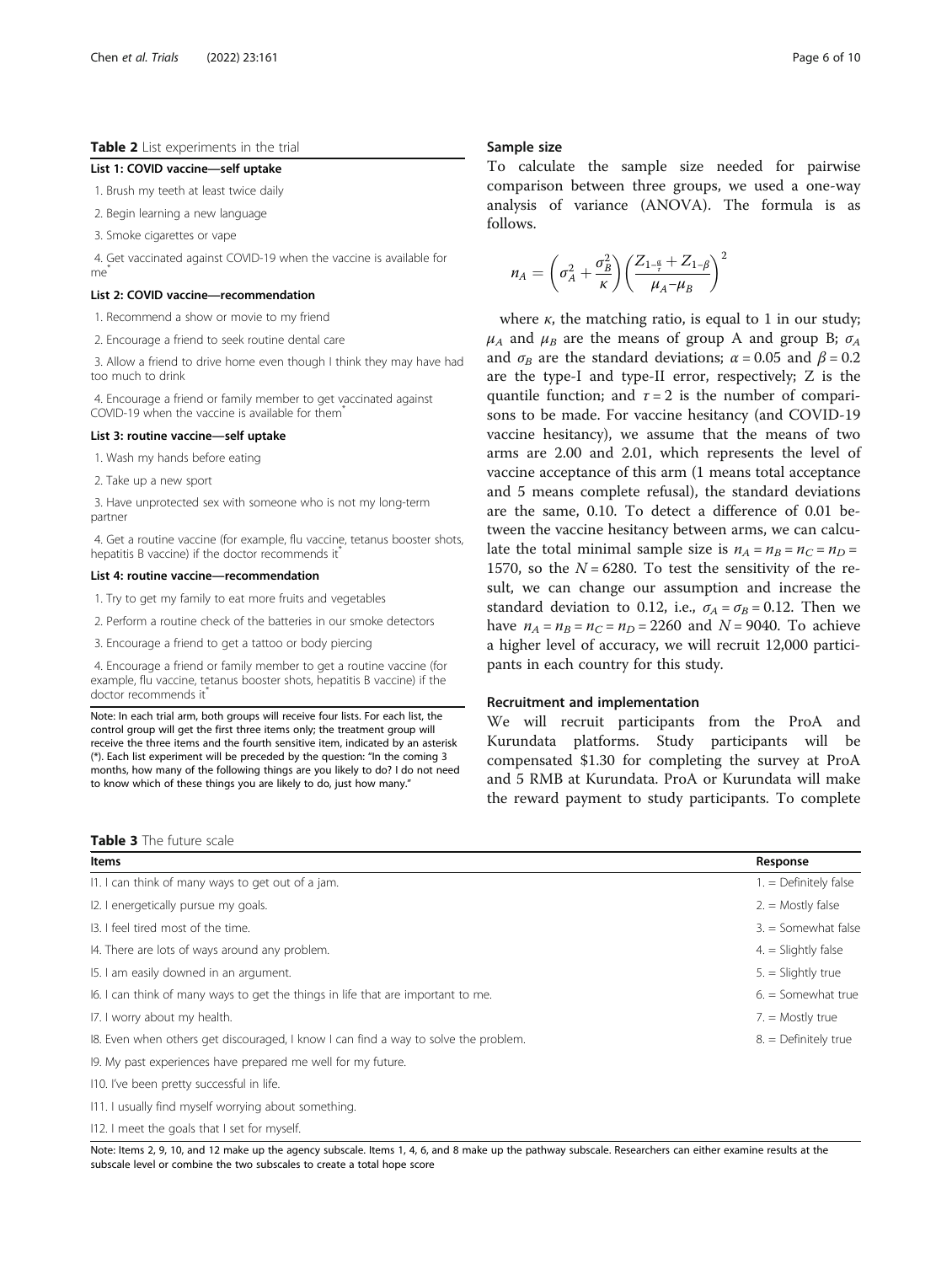the survey, a potential study participant must open an account on ProA or Kurundata and provide his or her personal information. Participants must agree to ProA's or Kurundata's data privacy terms and conditions. ProA or Kurundata will assign each participant a unique, anonymized ID. Because ProA and Kurundata handle the interaction between the study investigators and participants, the participants will be anonymous to the study investigators. ProA and Kurundata are both research platforms with access to large numbers of study participants, enabling us to achieve the desired sample size for this study.

#### Assignment of interventions: allocation

All participants who give consent for participation and who fulfill the inclusion criteria will be randomized. After they complete the consent form, Gorilla and Kurundata will use a web-based randomization algorithm to randomly allocate participants to the intervention arm a, intervention arm b, intervention arm c, or control arm (sequence generation) at a 1:1:1:1 ratio. The randomization algorithm involves a web-based algorithm using random permutation, which is independent from the researchers who will recruit patients and implement the protocol. Once an arm of participants is fully recruited, subsequent participants will be randomly assigned to the remaining groups until all arms are fully recruited.

#### Assignment of interventions: blinding

The study investigators and those involved in the data analyses and statistics will be blinded to the group allocation.

#### Data collection and management

# Plans for assessment and collection of outcomes

The study investigators will be responsible for data collection. Data will be collected on either the Gorilla or Kurundata platforms. The data retrieved from the platforms will be anonymous. Data downloaded will be stored on an encrypted and secure server. The data will be deleted two years after the study has been completed.

## Plans to promote participant retention and completion

Participants will be automatically timed out from the online platform if they take more than 45 min to complete the study. Though participants can withdraw the study at any time, they will not be compensated for incomplete survey participation. Incomplete data will be excluded from our analyses. Since the participants are anonymous to us, there is no way to initiate follow-up in the time limit.

#### Data management

Data will be collected on the Gorilla or Kurundata platforms. Third parties except for ProA or Kurundata will not have access to the data. The data will be downloaded and safely stored for statistical analysis on a computing system maintained by the University of Heidelberg in Germany.

#### **Confidentiality**

Because of the anonymized participant IDs, the study investigators can never meet or know the identity of the study participants. The study investigators will only have access to the participants' anonymized ID and no other personal or confidential information, and the data will be deleted 2 years after the study has been completed. The study investigators will keep this information confidential.

### Statistical methods

#### Descriptive measures

We will use descriptive statistics to obtain summaries of the demographic data (age, sex, education status, country of residence, etc.).

#### Primary outcomes

For each participant, we will calculate their (COVID-19) vaccine hesitancy score based on their survey responses. Let  $K_k$  denote the mean vaccine hesitancy for each trial arm, where  $k \in \{a, b, c\}$  such that a represents the intervention arm a (video with storytelling-instructionalhumor approach), *b* represents the intervention arm b (video with storytelling-analogy approach), c represents the intervention arm c (video with storytelling-emotionfocused approach), and d represents the control arm. To evaluate the effectiveness of the video, we will use ANOVA for continuous endpoints and  $\chi^2$  test for binary endpoints to assess the statistical significance of the difference between the control arm and the treatment arms. To investigate the factors that affect the endpoints, we will use generalized linear mixed models (GLMM) for the analysis of our endpoints. We use ordinary least squares (OLS) regression for our continuous endpoints; we will use (modified) Poisson regression for our binary endpoints; we will use negative binomial regression for our count endpoints. The reason for the choice of modified Poisson regression for our binary endpoints is that this analysis has good statistical properties and generates risk ratios, which are far easier and safer to interpret than the effect size measures generated by alternative methods (such as odds ratios or marginal effects) [\[19](#page-9-0)–[22](#page-9-0)].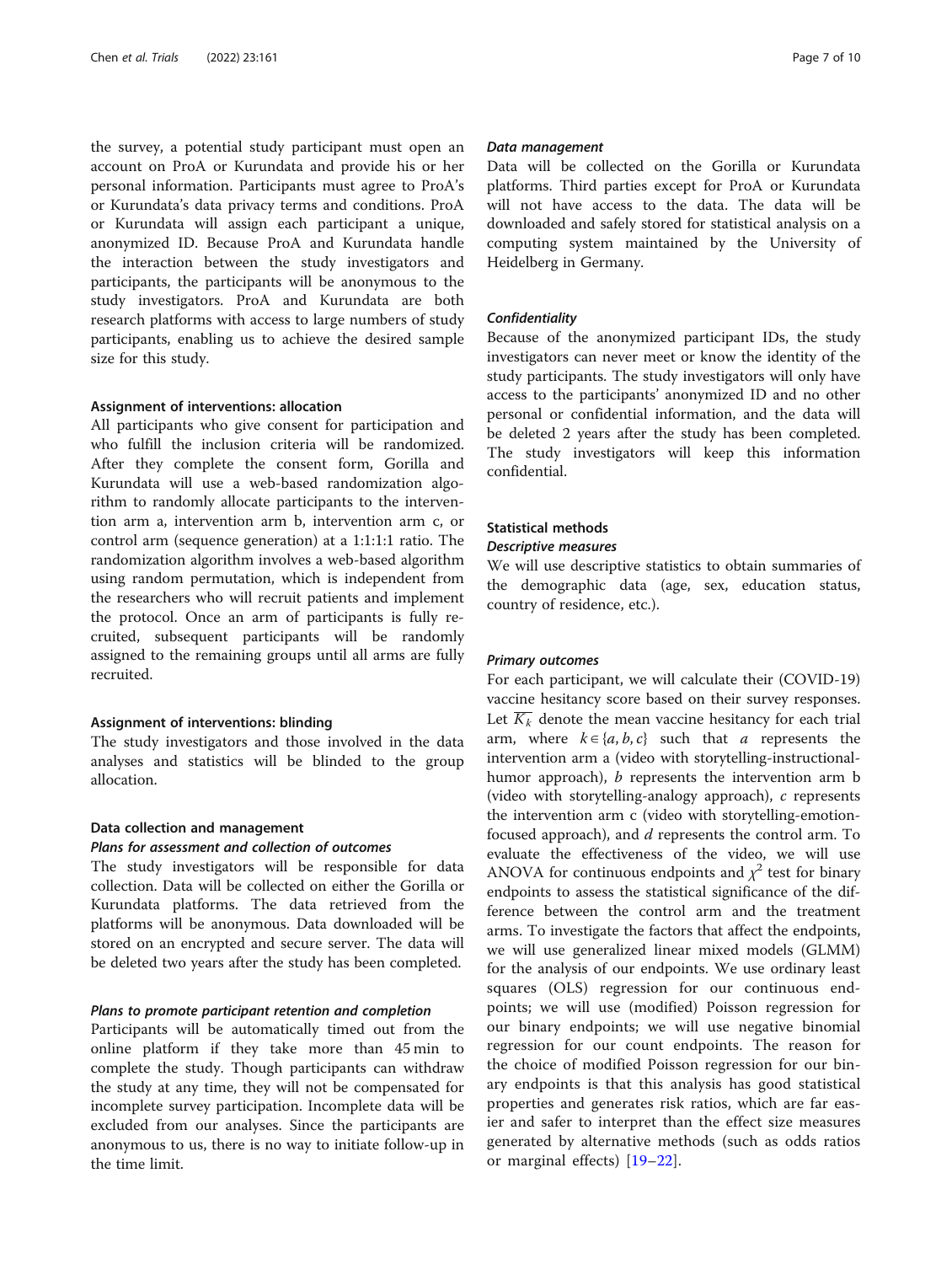# Secondary outcomes

For the vaccination plan in the list experiment, we will calculate the mean score for the control list and treatment list, denoted by  $\overline{C_i}$  and  $\overline{T_i}$  respectively, where  $i$  is the index of the list. Then we can calculate the mean difference between the control list and treatment list within each trial arm, which is considered as the participants' behavioral intent to get vaccinated in this trial arm, denoted as  $\overline{D_{ik}} = \overline{T_{ik}} - \overline{C_{ik}}$ . Analogous to difference-in-difference analyses, we can identify the effect of each treatment.

For other secondary outcomes, we can use the same statistical procedure described above to assess the effectiveness of our E-E video. We will use R statistical software to undertake the analysis.

#### Interim analyses

No interim analyses are planned.

#### Methods for additional analyses (e.g., subgroup analyses)

Since we will conduct the trial in the USA and China, we will conduct both country-specific and cross-country pooled analyses for further comparison.

# Methods in analysis to handle protocol non-adherence and any statistical methods to handle missing data

Participants who decide to withdraw from the trial will not be replaced

# Plans to give access to the full protocol, participant level data, and statistical code

This document is the full protocol. Anyone interested in other data or documentation should contact the corresponding author.

#### Oversight and monitoring

# Composition of the coordinating center and trial steering committee

The trial will be overseen by a trial steering committee (TSC). The TSC will have an independent chairperson and members but also includes the trial collaborators. Two TSC meetings are planned.

#### Adverse event reporting and harms

As this is an online survey, there is very minimal risk for study-related injury or harm. We will present nonthreatening video interventions and questions about vaccine attitudes. There are no foreseeable risks to participating in the online study.

#### Ancillary and post-trial care

No ancillary and post-trial care is planned.

#### Dissemination plans

The results of this study will be disseminated through presentations at international conferences and publications in peer-reviewed journals. Results will be used by the study collaborators and their institutions (Stanford School of Medicine, Heidelberg University, Chinese Academy of Medical Sciences, and Peking Union Medical College) to improve the design and universal appeal of future educational and health promotion videos. All investigators who meet authorship criteria will be included as co-authors and anyone who contributed, but does not meet the criteria for authorship, will be acknowledged. No professional author services will be used.

# **Discussion**

Global government and health authorities have actively engaged in efforts to combat the COVID-19 pandemic, including imposing a variety of strict lockdown policies on regions and countries. Also, since the World Health Organization (WHO) is currently orchestrating the global campaign to fight against the spread of the SARS-CoV-2 virus, the progress of vaccination has dramatically accelerated and it is foreseeable that numerous safe and effective vaccines will come to market by 2022 [\[23](#page-9-0)]. However, previous research has indicated that vaccine availability does not guarantee vaccine acceptance, especially given global variations in cultural and educational backgrounds [\[24](#page-9-0)]. In this study, we propose using animated, E-E videos to decrease general vaccine hesitancy globally and to evaluate their effectiveness using three innovative approaches.

First, we will use the latest online technology to conduct our multi-site, parallel, randomized controlled trial. ProA, the online platform, enables researchers to connect with individuals around the world who are interested in participating in online studies [[25\]](#page-9-0). Kurundata fills a similar function in China. Second, we will host and deploy our study on the Gorilla platform, which is an experiment builder that provides users with the tools for undertaking online behavioral research. The Gorilla randomization algorithm, which demonstrates the platform's capability to implement innovative trial designs, will guide us in randomly assigning participants at two levels: (1). Participants will be randomized to the storytelling-instructional-humor video arm, the storytelling-analogy video arm, the storytelling-emotionfocused video arm or no video arm (2). Within each arm, participants will be randomized to control list or treatment list within the list experiment portion of the survey.

Third, we will deploy list experiments to reduce the social desirability bias associated with sensitive questions such as the intention to seek vaccination. Prior research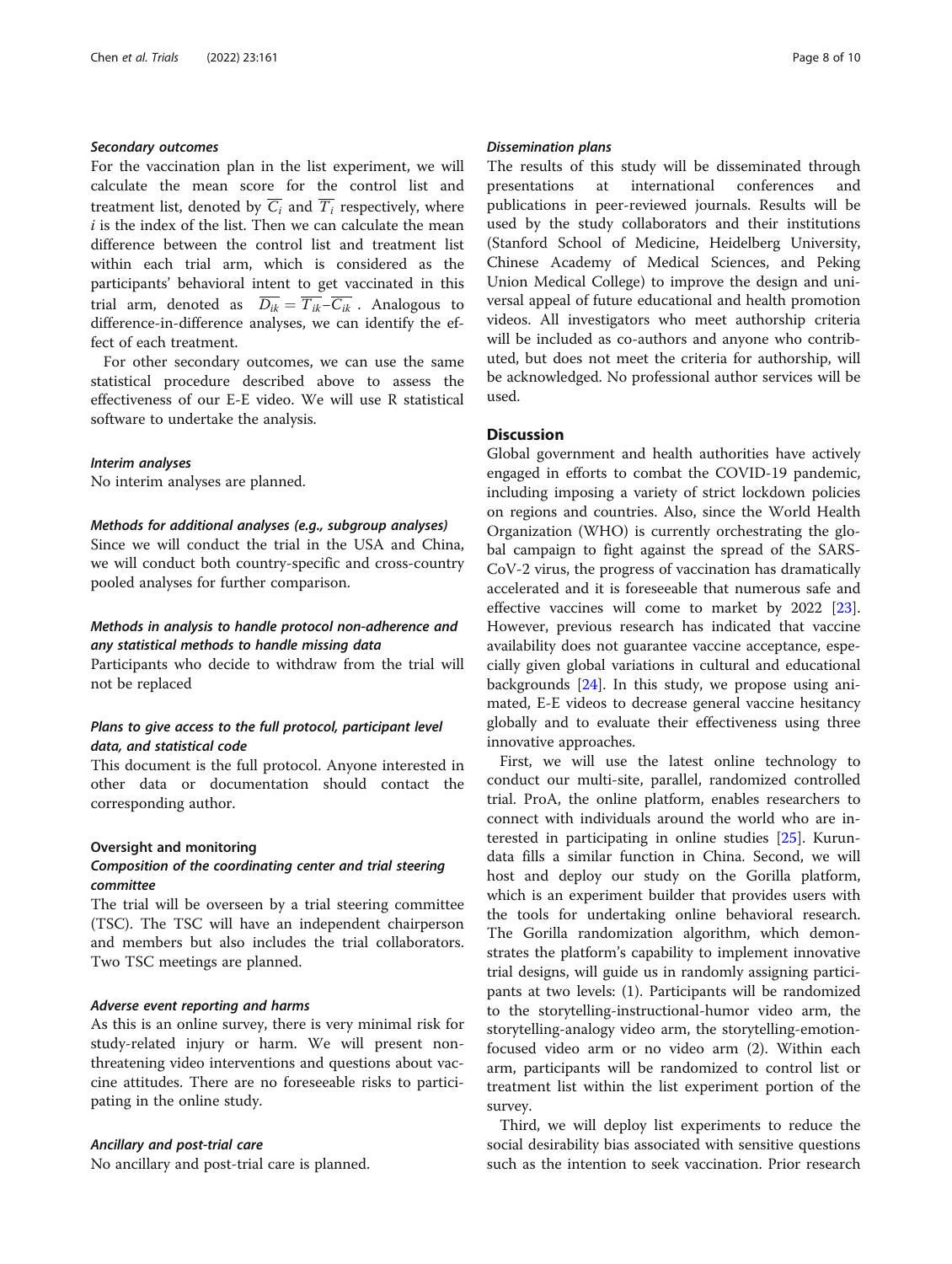<span id="page-8-0"></span>highlights the documented discrepancies between publicly declared vaccine intentions and privately held reservations, including safety and efficacy concerns [\[24](#page-9-0)]. Therefore, we have designed the list experiment to minimize social desirability bias toward the behavioral intention questions.

This study is expected to establish the effectiveness of short, animated, E-E videos, using different pedagogical approaches, for improving vaccine confidence. We hope to document a reduction in vaccine hesitancy and guide future E-E video development strategies to support education and health communication campaigns globally.

#### Trial status

This protocol was submitted on March 15th, 2021, and resubmitted on Jan 5, 2022. Recruitment for the trial and all data collection will have been completed by February 2022.

# Supplementary Information

The online version contains supplementary material available at [https://doi.](https://doi.org/10.1186/s13063-022-06067-5) [org/10.1186/s13063-022-06067-5.](https://doi.org/10.1186/s13063-022-06067-5)

Additional file 1: Appendix S1

#### Acknowledgements

Not applicable

#### Authors' contributions

SC, MA, TB, and SF conceived the trial. SC, MA, SF, and FY wrote the first draft of the manuscript. SC, MA, JG, SF, and TB designed the survey. SC and FY conducted the quantitative data analysis. SC, JY, CW, and TB obtained funding. All authors provided critical revisions to the manuscript.

#### Funding

This study is funded by the Alexander von Humboldt Foundation and the Sino-German Center for Research Promotion (Project C-0048), which is funded by the German Research Foundation (DFG) and the National Natural Science Foundation of China (NSFC). This study is also funded by an Alexander von Humboldt University Professor Prize awarded to Dr. Till Bärnighausen. Open Access funding enabled and organized by Projekt DEAL.

#### Availability of data and materials

Data will be collected and stored on the Gorilla and Kurundata platform. The study investigators own and have complete control of the research data, which can be accessed at any time. For statistical analysis, the data will be downloaded and safely stored on a computing system maintained by the University of Heidelberg.

#### Declaration

#### Ethics approval and consent to participate

Ethics approval was obtained from Stanford University in the USA (ID#59503) and from the Chinese Academy of Medical Sciences and Peking Union Medical College in China (ID#0622021). Participants must preview an information and consent form before they can begin the survey. The form explains the purpose of the study, the risks and benefits of the research, and how to contact the study investigators (or Stanford University ethics review board). By clicking the link, participants consent to participate in our study and will be redirected to the Gorilla or Kurundata platform, where additional information is given. Participants can exercise their freedom to participate (or not) at recruitment or at any point during the study. Protocol amendments will be promptly communicated with the relevant ethics committees and the TSC.

#### Consent for publication

Not applicable

#### Competing interests

The authors declare that they have no competing interests.

#### Author details

<sup>1</sup>Heidelberg Institute of Global Health (HIGH), Faculty of Medicine and University Hospital, Heidelberg University, Heidelberg, Germany. <sup>2</sup>Chinese Academy of Medical Sciences and Peking Union Medical College, Beijing, China. <sup>3</sup>State Key Laboratory of Medical Molecular Biology, Institute of Basic Medical Sciences, Chinese Academy of Medical Sciences & Peking Union Medical College, Beijing, China. <sup>4</sup>Department of Industrial Engineering, Tsinghua University, Beijing, China. <sup>5</sup>Reed College, Portland, OR, USA. <sup>6</sup>Icahn School of Medicine at Mount Sinai, New York, NY, USA. <sup>7</sup>The Harold and Inge Marcus Department of Industrial and Manufacturing Engineering, The Pennsylvania State University, University Park, PA, USA. <sup>8</sup>Department of Medicine, Stanford University School of Medicine, Stanford, CA, USA. <sup>9</sup>Peking Union Medical College Hospital, Beijing, China. <sup>10</sup>National Clinical Research Center for Respiratory Diseases, Beijing, China. 11Department of Pulmonary and Critical Care Medicine, Center of Respiratory Medicine, China–Japan Friendship Hospital, Beijing, China. 12Department of Global Health and Population, Harvard T.H. Chan School of Public Health, Boston, MA, USA. <sup>13</sup>Africa Health Research Institute (AHRI), Somkhele, KwaZulu-Natal, South Africa. 14Department of Pediatrics, Stanford University School of Medicine, Stanford, CA, USA.

#### Received: 17 April 2021 Accepted: 29 January 2022 Published online: 19 February 2022

#### References

- 1. De Figueiredo A, Simas C, Karafillakis E, Paterson P, Larson HJ. Mapping global trends in vaccine confidence and investigating barriers to vaccine uptake: a large-scale retrospective temporal modelling study. Lancet. 2020; 396(10255):898–908. [https://doi.org/10.1016/S0140-6736\(20\)31558-0](https://doi.org/10.1016/S0140-6736(20)31558-0).
- 2. Salmon DA, Dudley MZ. It is time to get serious about vaccine confidence. Lancet. 2020;396(10255):870–1. [https://doi.org/10.1016/S0140-6736\(20\)31](https://doi.org/10.1016/S0140-6736(20)31603-2) [603-2](https://doi.org/10.1016/S0140-6736(20)31603-2).
- 3. World Health Organization. Ten threats to global health in 2019. 2020 [Available from: [https://www.who.int/news-room/spotlight/ten-threats-to](https://www.who.int/news-room/spotlight/ten-threats-to-global-health-in-2019)[global-health-in-2019](https://www.who.int/news-room/spotlight/ten-threats-to-global-health-in-2019).
- 4. Laura J, Tarunjose K, Angelina K, Mojisola O, Enisa S, Valentine V, et al. How Storytelling Can Combat Vaccine Hesitancy: a Transdisciplinary Approach. Transdiscipl Insights. 2018;2(1):92–103. <https://doi.org/10.11116/TDI2018.2.4>.
- 5. Chou WYS, Budenz A. Considering Emotion in COVID-19 Vaccine Communication: Addressing Vaccine Hesitancy and Fostering Vaccine Confidence. Health Commun. 2020;35(14):1718–22. [https://doi.org/10.1080/1](https://doi.org/10.1080/10410236.2020.1838096) [0410236.2020.1838096.](https://doi.org/10.1080/10410236.2020.1838096)
- 6. Wanzer MB, Frymier AB, Irwin J. An explanation of the relationship between instructor humor and student learning: Instructional humor processing theory. Commun Educ. 2010;59(1):1–18. [https://doi.org/10.1080/0363452](https://doi.org/10.1080/03634520903367238) [0903367238.](https://doi.org/10.1080/03634520903367238)
- Gazzinelli MF, Lobato L, Matoso L, Avila R, Marques RD, Brown AS, et al. Health Education through Analogies: Preparation of a Community for Clinical Trials of a Vaccine against Hookworm in an Endemic Area of Brazil. Plos Neglect Trop D. 2010;4(7):e749.
- 8. Heywood D. The Place of Analogies in Science Education. Camb J Educ. 2002;32(2):233–47. [https://doi.org/10.1080/03057640220147577.](https://doi.org/10.1080/03057640220147577)
- 9. Adam M, Bärnighausen T, SA MM. Design for extreme scalability: A wordless, globally scalable COVID-19 prevention animation for rapid public health communication. J Global Health. 2020;10(1):010343.
- 10. Vandormael A, Adam M, Greuel M, Bärnighausen T. An entertainmenteducation approach to prevent COVID-19 spread: study protocol for a multi-site randomized controlled trial. Trials. 2020;21(1)1025.
- 11. Snyder CR. Hope theory: Rainbows in the mind. Psychol Inq. 2002;13(4):249– 75. [https://doi.org/10.1207/S15327965PLI1304\\_01.](https://doi.org/10.1207/S15327965PLI1304_01)
- 12. Pfefferbaum B, North CS. Mental Health and the Covid-19 Pandemic. N Engl J Med. 2020;383(6):510–2. <https://doi.org/10.1056/NEJMp2008017>.
- 13. Wang C, Tripp C, Sears SF, Xu L, Tan Y, Zhou D, et al. The impact of the COVID-19 pandemic on physical and mental health in the two largest economies in the world: a comparison between the United States and